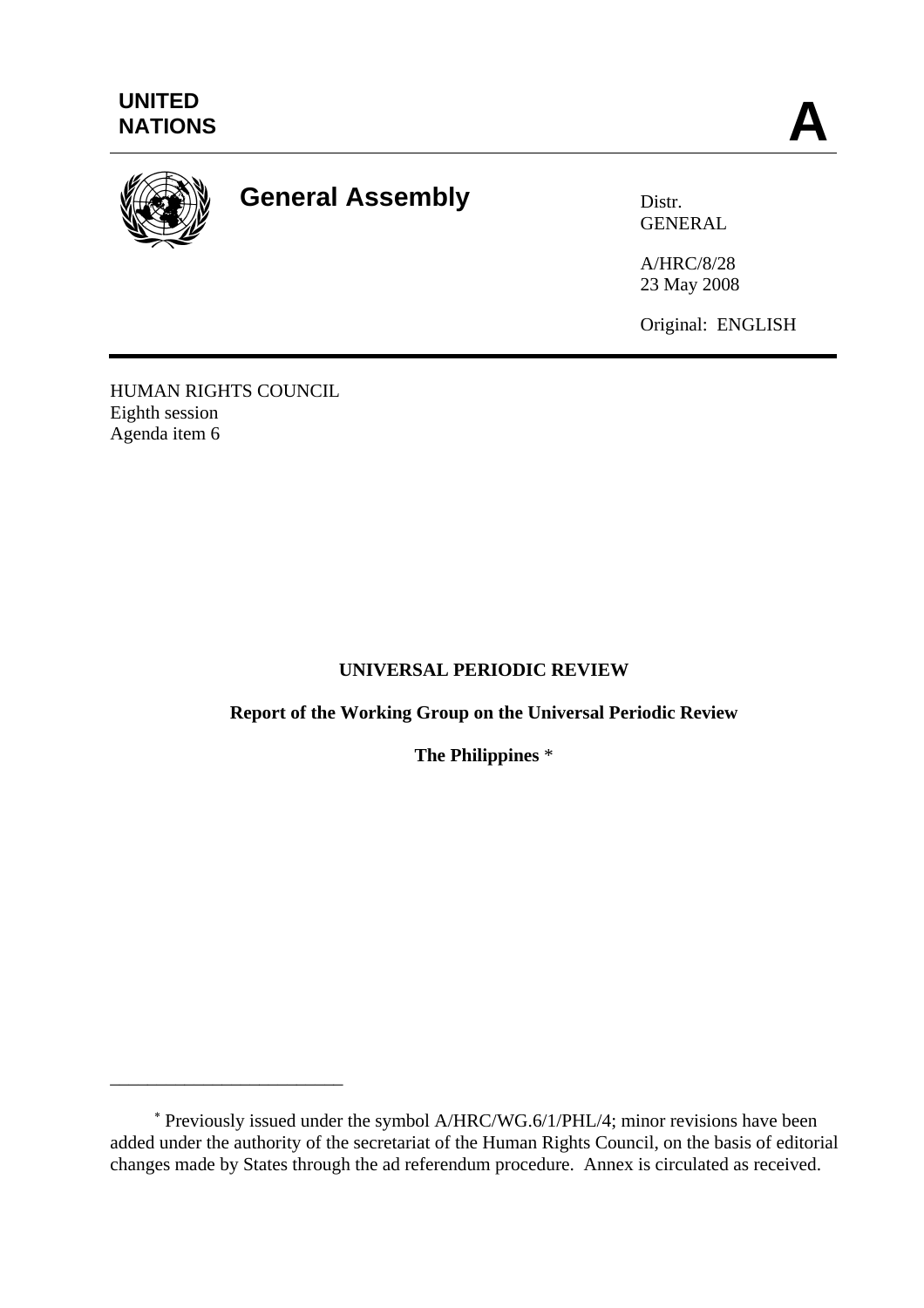# **CONTENTS**

*Paragraphs Page* 

|                                                                          | $1 - 4$   | 3             |
|--------------------------------------------------------------------------|-----------|---------------|
| I. SUMMARY OF THE PROCEEDINGS OF THE REVIEW PROCESS                      | $5 - 57$  | $\mathcal{E}$ |
|                                                                          | $5 - 12$  | $\mathcal{R}$ |
| B. Interactive dialogue and responses by the State under review  13 - 57 |           | 6             |
|                                                                          | $58 - 61$ |               |

## **Annex**

|--|--|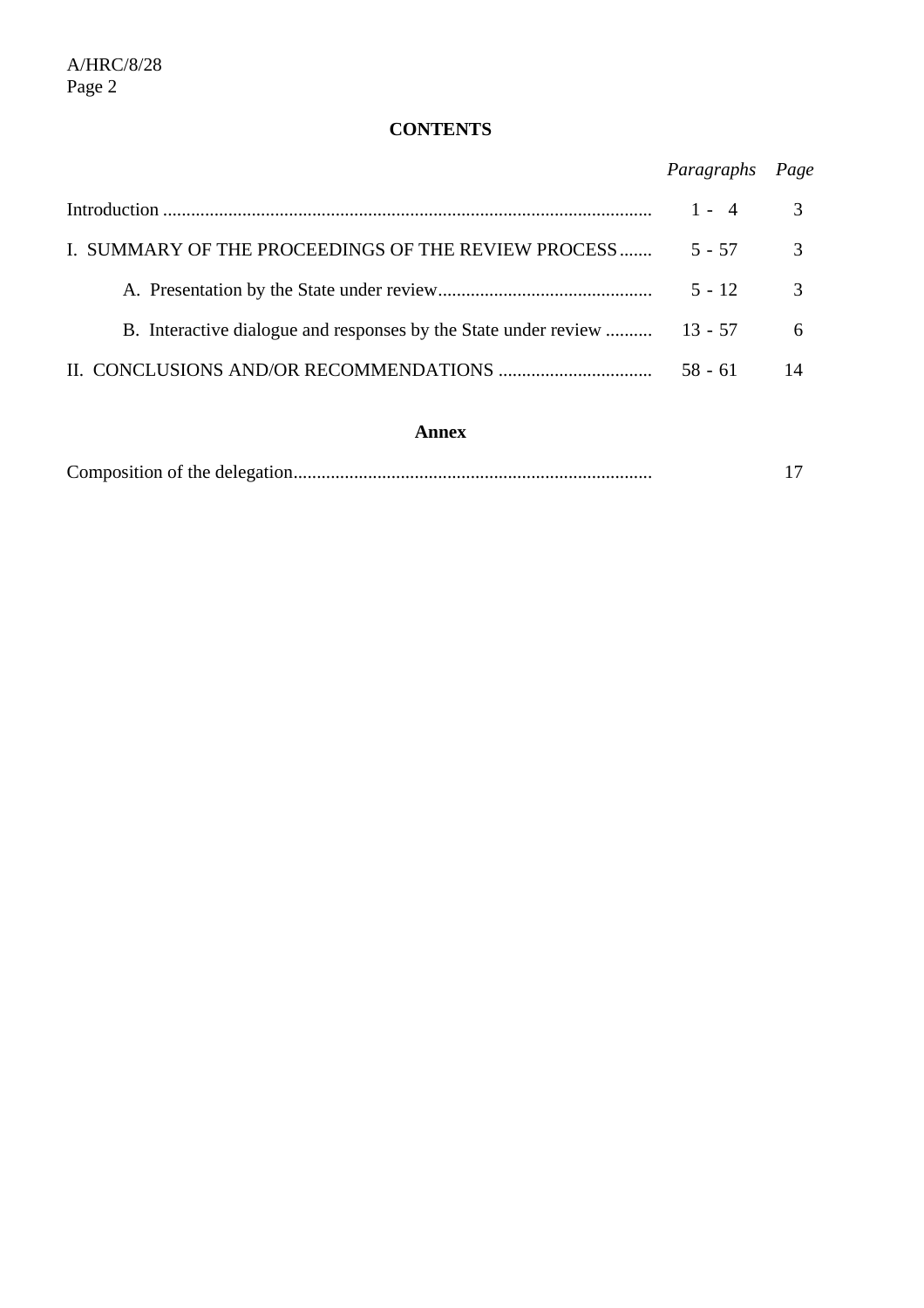#### **Introduction**

1. The Working Group on the Universal Periodic Review (UPR), established in accordance with Human Rights Council resolution 5/1 of 18 June 2007, held its first session from 7 to 18 April 2008. The review of the Philippines was held at the 10th meeting on 11 April 2008. The delegation of the Philippines was headed by H.E. Eduardo R. Ermita, Executive Secretary (Minister) and Chairman of the Presidential Human Rights Committee of the Philippines. For the composition of the delegation, see annex to the present report. At its 14th meeting held on 15 April 2008, the Working Group adopted the present report on the Philippines.

2. On 28 February 2008, the Human Rights Council selected the following group of rapporteurs (troika) to facilitate the review of the Philippines: Malaysia, Mali and Germany.

3. In accordance with paragraph 15 of the annex to resolution 5/1, the following documents were issued for the review of the Philippines:

 (a) A national report submitted in accordance with paragraph 15 (a) (A/HRC/WG.6/1/PHL/1);

 (b) A compilation prepared by the Office of the High Commissioner for Human Rights (OHCHR), in accordance with paragraph 15 (b) (A/HRC/WG.6/1/PHL/2);

 (c) A summary prepared by OHCHR, in accordance with paragraph 15 (c) (A/HRC/WG.6/1/PHL/3).

4. A list of questions prepared in advance by Ireland, Portugal, Canada, Italy, Sweden, Finland, the Netherlands, the United Kingdom of Great Britain and Northern Ireland, France and Romania was transmitted to the Philippines through the troika. These questions are available on the extranet of the UPR.

## **I. SUMMARY OF THE PROCEEDINGS OF THE REVIEW PROCESS**

## **A. Presentation by the State under review**

5. At the 10th meeting of the Working Group on 11 April 2008, the Executive Secretary (Minister) and Chairman of the Presidential Human Rights Committee, Mr. Eduardo R. ERMITA, introduced the national report of the Philippines, which focuses on five major issues and assured of the willingness of the Government and the people of the Philippines to place the highest priority on the protection and promotion of the rights of all Filipinos. He recalled that the Philippines has experienced significant human rights abuses both during times of war and during a long period of dictatorship. The Philippines strongly supported the implementation of the UPR as a pioneering innovation in the common global effort to promote and protect human right everywhere.

6. First, the Philippines has created and nurtured vital institutions the mandates of which are crucial to the promotion and protection of human rights. The 1987 Constitution created an independent commission on human rights, the Commission on Human Rights of the Philippines (CHRP), which has gained the respect of the international community in the performance of its mandate. The Constitution also created the Office of the Ombudsman as an independent body to protect the people from governmental corruption and abuse. In the Executive Branch, the Presidential Human Rights Committee (PHRC) monitors and coordinates human rights compliance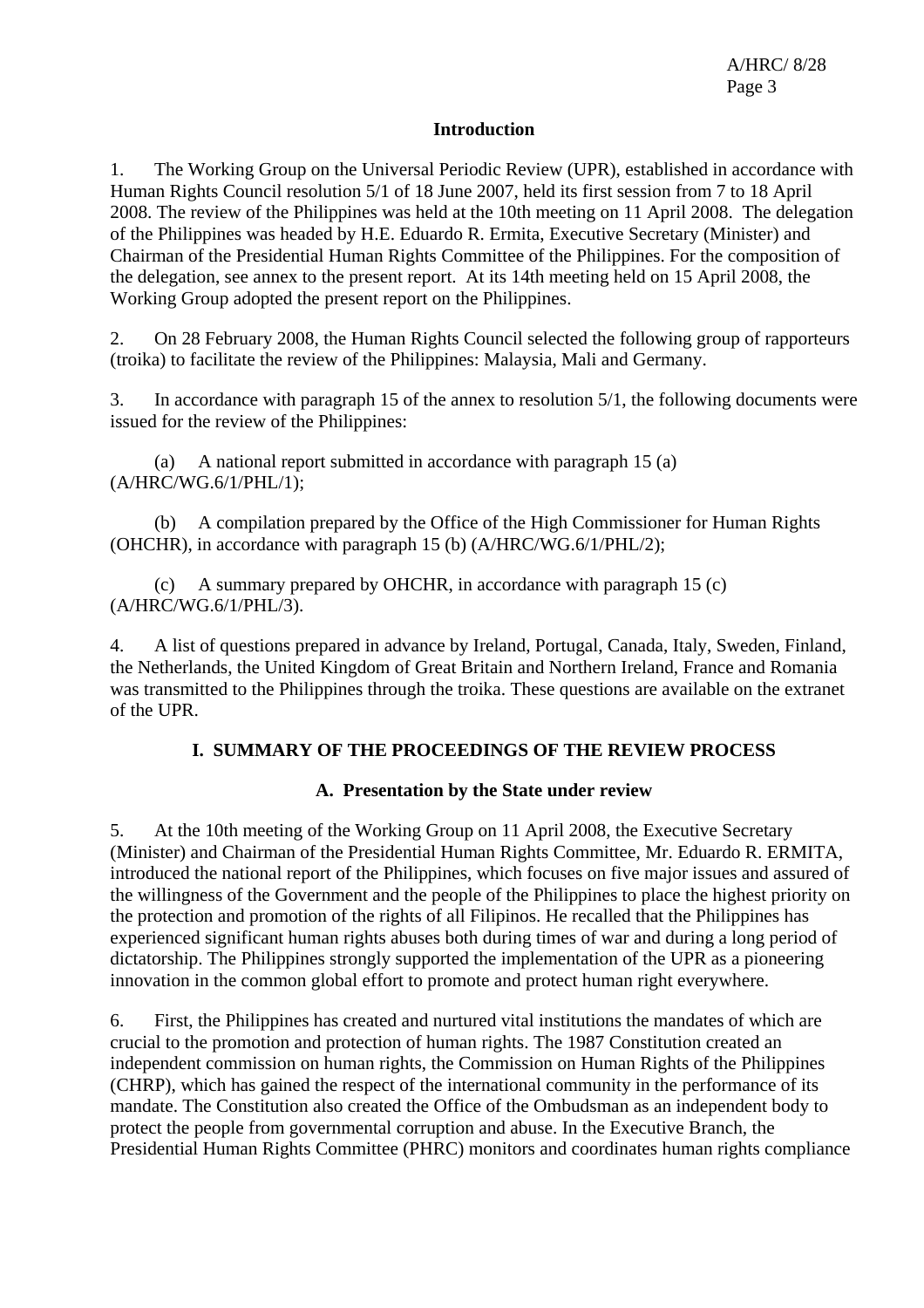of the administration as a strategy for good and effective governance. Both chambers of the Philippine Congress have committees on human rights, while the judiciary has consistently upheld human rights protection under the rule of law.

7. Second, the Government is dedicated to constantly improving its human rights record by further strengthening its institutions, mainstreaming human rights and educating all Filipinos to foster a culture of human rights and peace. The human rights education programmes of the Department of Education, together with the Commission on Human Rights, have won recognition by UNESCO. The Armed Forces of the Philippines and Philippine national police organizations, as well as the National Bureau of Investigation also have their respective human rights offices. At the grass-roots level, and specifically villages, there are the Barangay Human Rights Action Centers, a programme started by the Commission on Human Rights and the Department of Interior and Local Government, which will be further strengthened as part of the governance portfolio of UNDP.

8. Third, the Government measures its gains in good and effective governance in accordance with its faithful observance of the principles and standards of human rights. The rights-based approach governs all actions of the State in the performance of its duties and responsibilities towards the people, which is an integral component of the development strategies pursued by the Arroyo administration. It is set forth in the Philippine Medium-Term Development Plan and the Comprehensive Agrarian Reform Programme, programmes designed to attain the Millennium Development Goals by 2015. The Human Development Index (HDI) has steadily progressed since 1975 and today the Philippines ranks  $90<sup>th</sup>$  among 177 countries. All these achievements were attained despite major challenges hampering development efforts brought about by natural disasters and calamities. The challenge now is to ensure that the benefits of economic growth are distributed and felt across all levels of Philippine society.

9. Fourth, the Government's human rights advocacy and programmes remain responsive to the demands of vulnerable sectors. The Philippines pursues a 25-year National Strategic Framework for Plan Development for Children, from 2000 to 2025, to build a child-sensitive and child-friendly society. Local Councils for the Protection of Children (LCPCs) have been established to coordinate and monitor the implementation of the Convention on the Rights of the Child (CRC). Children in conflict with the law are protected under the Juvenile Justice and Welfare Act of 2006. The Philippines has also achieved respectable improvements in lowering child mortality. With regard to women, the Philippines now ranks  $77<sup>th</sup>$  among 177 countries in terms of the Gender-related Development Index (GDI), and  $45<sup>th</sup>$  in terms of Gender Empowerment Measure (GEM), with Filipino women enjoying a higher ratio in estimated earned income. Regarding indigenous peoples, their rights are protected under the landmark Indigenous Peoples Rights Act (IPRA), which provides opportunities to exercise self-governance and to participate in determining economic development. Ancestral domains and ancestral lands are preserved and protected, and titled to indigenous cultural communities in accordance with their historical claims, with assistance to ensure that these lands are productive. Traditional indigenous legal systems are part of the legal framework. Concerning migrant workers, the Philippine Government has, over years, established mechanisms to address illegal recruitment and trafficking of persons through the Philippine Overseas Employment Agency. An Overseas Workers Welfare Administration (OWWA) and the Under-Secretary (Deputy Minister) for migrant workers affairs were established to look after their needs and welfare. During the interactive dialogue, aimed at improving human rights protection and promotion on the ground, the Philippines urged more countries to accede to the International Convention on the Protection of the Rights of All Migrant Workers And Members of Their Families (ICRMW), which is a core human rights instrument crucial to the development of a comprehensive international human rights legal system.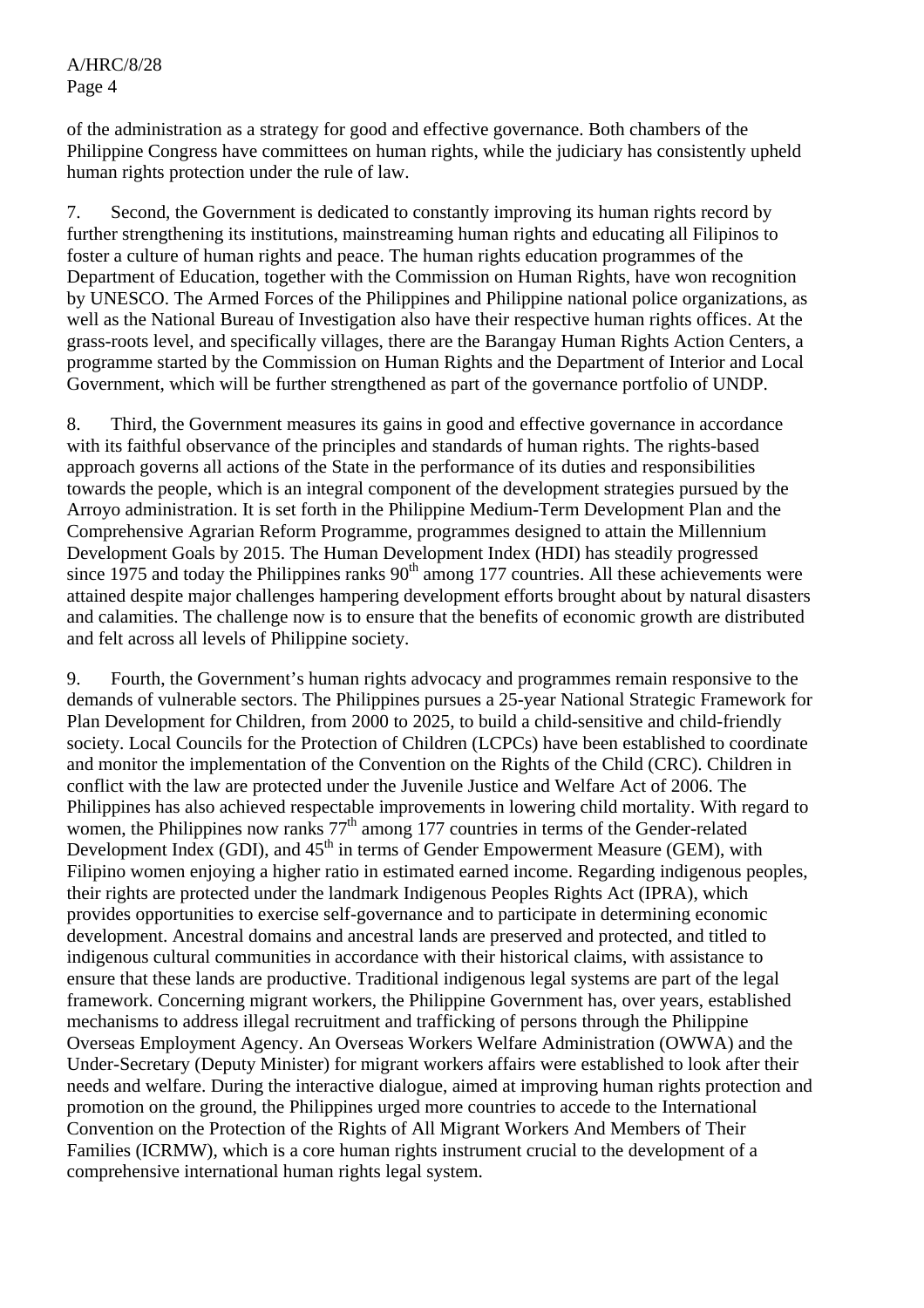10. Fifth, the Government's commitment to human rights remains paramount, even amidst active insurgencies and other threats to national security. The Philippines has ongoing peace processes with two secessionist movements and three insurgent groups. The Government and the leftist rebels have reached an agreement, the Comprehensive Agreement on the Respect for Human Rights and International Humanitarian Law. The Armed Forces of the Philippines have official policies and guidelines on the treatment of children involved in armed conflict and have incorporated provisions on human rights and international humanitarian law in the conduct of internal security operations. The Philippine Human Security Act of 2007 provides several safeguards against possible abuses by law enforcement agencies. The Philippines pursues a comprehensive counter-terrorism strategy, integrating security, law enforcement, development and human rights. It should be noted that neither the independent Melo Commission in the Philippines, nor the Special Rapporteur on extrajudicial, summary or arbitrary executions have considered extrajudicial killings as a matter of State policy. As a result of Government efforts, in partnership with civil society, the incidence of extrajudicial killings drastically fell in 2007 by 83 percent. Last November, President Arroyo created the Interagency Task Force against Political Violence mandated to investigate, prosecute and punish all political violence, which has already achieved steps toward prosecuting and convicting perpetrators of such acts. The judiciary has also promulgated new rules to enhance human rights protection. The Writ of Amparo gives victims and their families the remedy of requiring agencies to give specific information on cases, as well as temporary protective measures, including witness protection. The Writ of Habeas Data was issued to complement the Writ of Amparo to assist any person whose right to privacy, life, liberty or security is violated or threatened. Relief includes the deletion, destruction or rectification of erroneous data or information. In addition to these measures taken by the Executive Branch and the courts, President Arroyo has prioritized bills and legislation providing for harsher penalties for political killings and the harshest penalties for rogues in uniforms. The President has also certified as urgent legislation to strengthen the Witness Protection Programme.

11. Finally, the Government recognizes that human rights promotion and protection is best pursued within proactive partnership networks that bring together domestic and international cooperation. One successful example is the partnership between the Government and a faith-based group (Gawad Kalinga) to provide low-cost housing for the poor. Another example is the Government's party-list system that helps ideological groups and sectoral interests to achieve representation in the Philippine Congress. Currently, there are 21 party list representatives representing 15 parties. The Philippines legitimized the communist party through the repeal of the Anti-Subversion Law in 1992 and looks forward to working with all stakeholders in the near future in the framework of national consultations to formulate the second national human rights action plan and programme. The Philippines continues to work closely with other countries and regional and international organizations such as the European Union on human rights issues. The Philippines welcomed the expansion and deepening of human rights initiatives as a key pillar of international cooperation.

12. In responding to questions provided in advance, the Philippines recalled that the Constitution guaranteed the freedom of expression and assembly. The Public Assembly Act has been declared constitutional by the Supreme Court, including its limitations on this freedom for public order and safety and the requirement that police exercise maximum tolerance while keeping public order. The Commission on Human Rights of the Philippines (CHRP) monitors demonstrations and publicizes incidents. Local Governments have designated places where public demonstrations can be held without needing a permit. On freedom of expression, the Supreme Court has recently issued a directive that in cases of libel, punishment should be confined to the imposition fines rather than imprisonment. Concerning minors in detention, the Juvenile and Justice Act and the Welfare Act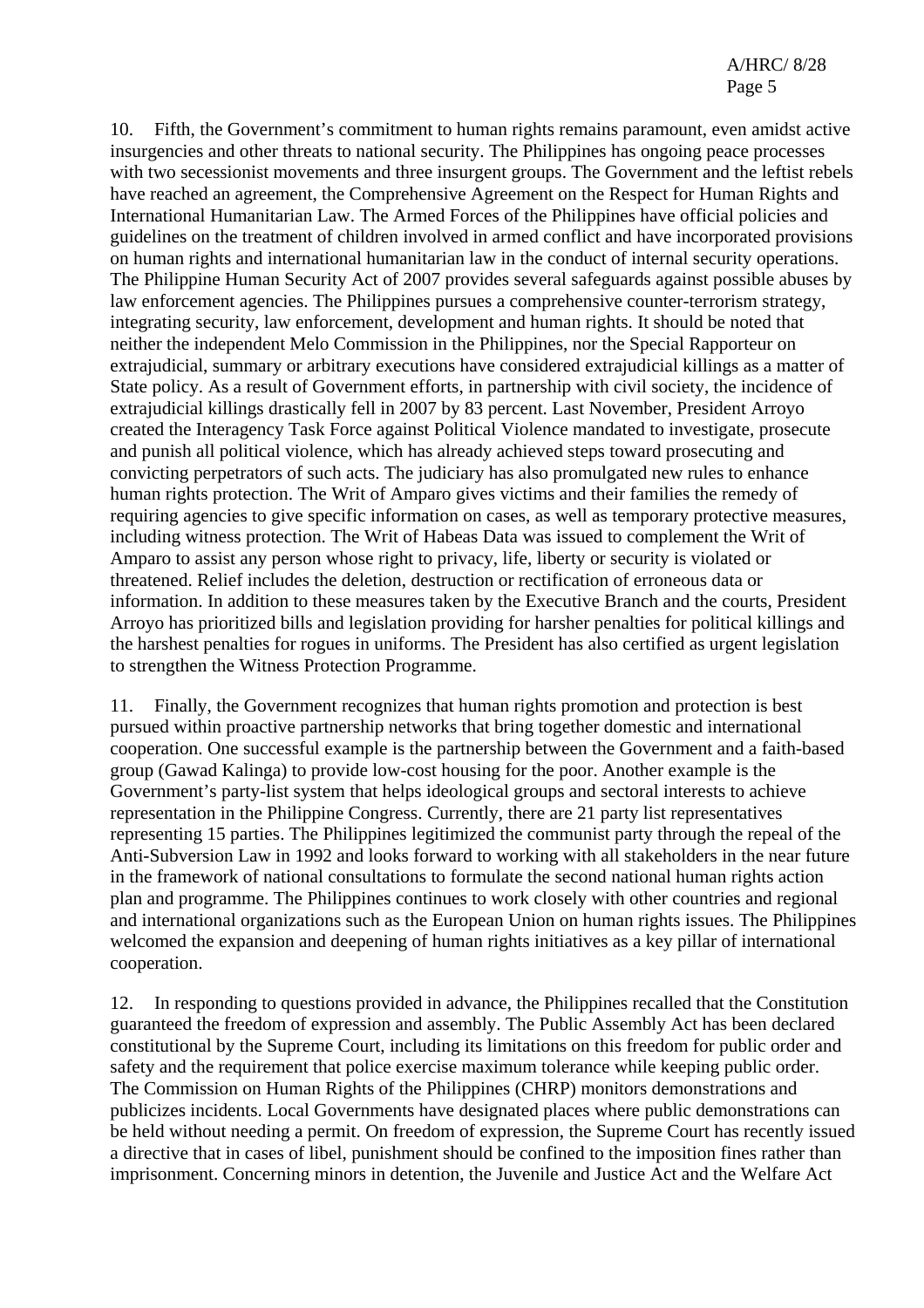of 2006 prohibit inhuman or degrading treatment or punishment of children, and also prohibit the detention of children under 15. In August 2005, all children in conflict with the law were transferred from the capital to "centres for restoration activities". Furthermore, regular visits are conducted in all these facilities by the Council for the Welfare of Children. Education activities are also offered in them, including special education and development of technical skills. The challenge now is the establishment of more facilities at the local level. Following the recommendations of the United Nations Study on Violence against Children, the Philippines has launched a national programme of action on violence against children, and a Group on Violence against Children will monitor the activities of this programme. The Philippines has also enacted several laws to protect children, including against child labour. Concerning witness protection, a law has expanded the witness protection programme by providing the coverage of hospitalization costs and free education for the witnesses. Human rights defenders, as valuable members of the democratic process, are consulted in decision-making, legislation and programmes, are able to run for public office, and are resources for trainings for Government agencies, military and the judiciary. The database established by the CHRP allows everyone to share information through a directly accessible site. The collaboration between the Government and human rights defenders is illustrated by the recent support provided by the Government to a European Union initiative aimed at supporting civil society efforts in their role to address killings of activists and journalists.

## **B. Interactive dialogue and responses by the State under review**

13. During the ensuing interactive dialogue, several delegations commended the Philippines on the commitment, constructive and consultative approach and report to the UPR process. 41 delegations made statements.

14. New Zealand commended the Philippines for its willingness to engage in frank dialogue and share its experience in identifying and overcoming human rights challenges with others. It asked the delegation to provide further information on steps taken to address the gaps in matching the location of services to combat violence against women and their children with the incidences of violence that occur by region. New Zealand recommended that the Philippines continue to develop a gender-responsive approach to issues of violence against women and continue to build a supportive environment for women and children within the judicial system, which should take into account the special needs for rehabilitation and post-conflict care of women and children in vulnerable situations and conflict areas.

15. Pakistan noted the extensive consultative process and stated that an important indicator of the Philippines' dedication to the UPR mechanism and to the cause of human rights is the supervision of this process from the top, namely through the Presidential Human Rights Committee (PHRC). It highlighted the valuable contribution of the Philippines to regional and international human rights norm setting, especially in areas such as the rights of women and migrant workers. It also welcomed national efforts made to address concerns highlighted by treaty bodies and special procedures in areas such as violence against women, treatment of human rights defenders, extrajudicial killings and enforced disappearances. It requested that the Philippines share its experience in coordinating human rights issues through the PHRC and provide additional information on the specific powers it exercises vis-à-vis other judicial, executive and legislative mechanisms.

16. India commended the Philippines for the efforts it has made in the promotion and protection of human rights and asked for further details on (a) functions, powers and appointment procedures of national human rights mechanisms/institutions such as the Barangay Human Rights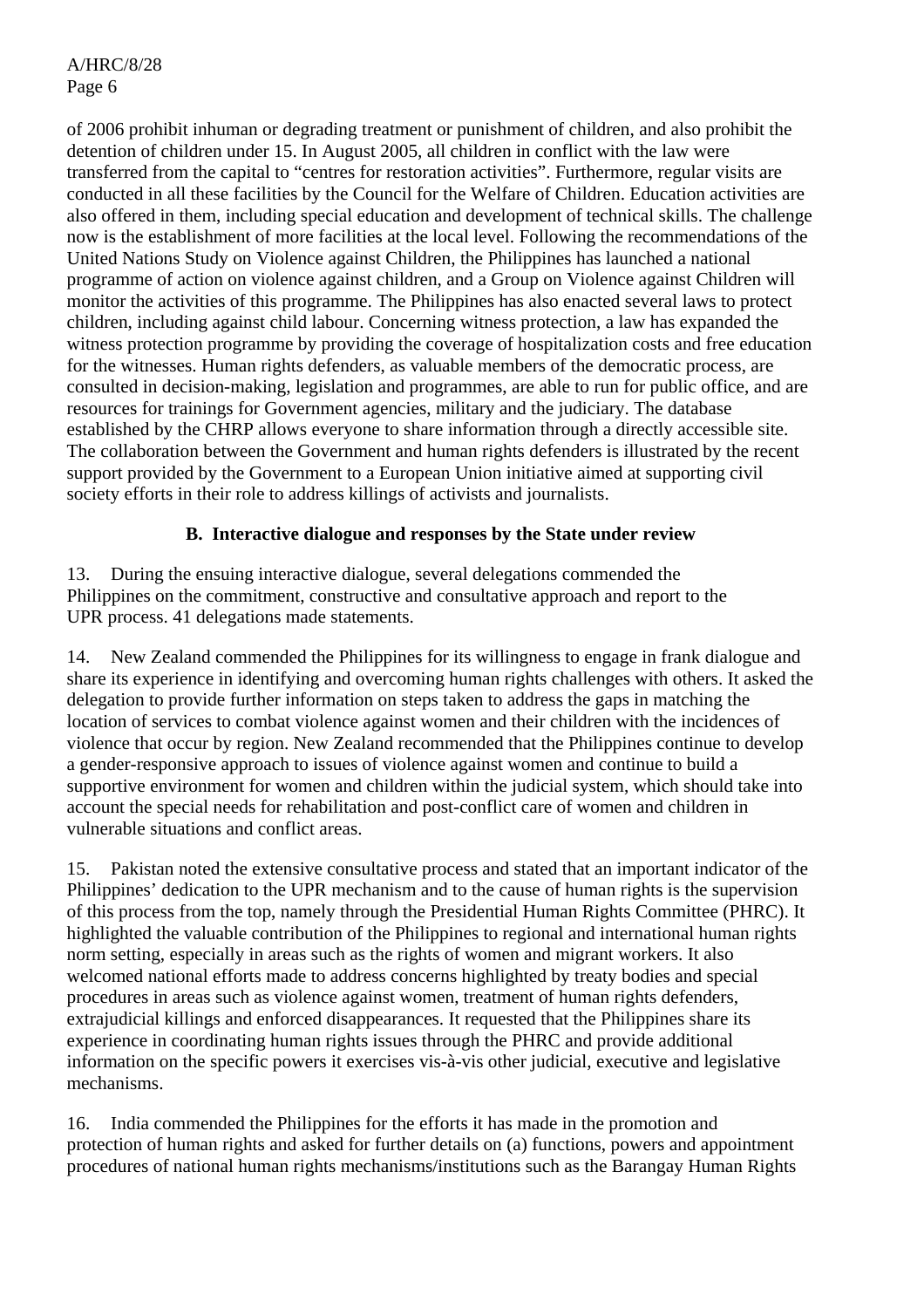Action Centre; (b) the Community-Based Monitoring System designed to better address poverty at the local level; and (c) how the Government is balancing the effects of migration and the phenomenon of "brain drain".

17. Singapore commended the Philippines for the gains made in human development and towards attaining the Millennium Development Goals, in particular in the area of women empowerment, and expressed appreciation for the frank national report and the priority given to areas of concern such as combating corruption and extrajudicial killings. It welcomed the President's leadership in seeking prosecution for extrajudicial killings, the creation of special courts for such cases and the review of the procedures of the Department of National Defence and the Armed Forces to ensure that human rights standards are observed during operations.

18. China appreciated the work in reducing the extreme poverty with a community-based system to assist the poor population. China congratulated the Government for improving the health of its population and appreciated the efforts made by the Philippines to guarantee the rights of women and children and the measures taken to resolve the issue of extrajudicial killings. The commitment to the protection of the rights of migrants was also highlighted. It asked the Philippines to elaborate further on the challenges faced in addressing the issue of trafficking of women and children.

19. Canada was encouraged that the Philippines has expressed its commitment to end extrajudicial killings but remained concerned that hitherto there had been few convictions. It referred to the Task Force USIG, the Melo Commission, and the visit of the Special Rapporteur on extrajudicial, summary or arbitrary executions. Canada appreciated the information provided about the role of the Supreme Court and considered the development of the Writ of Amparo as a positive one. It encouraged follow-up and recommendations on these initiatives, and requested clarifications on the Executive Order which has had an impact on the Writ of Amparo. It was also concerned about the security forces and recommended that the Philippines ensure that members of the security forces are trained on human rights and on their responsibility to protect human rights and human rights defenders.

20. Slovenia thanked the Philippines for its comprehensive national report as well as for its presentation. It took note of the request of the Special Rapporteur on the promotion and protection of human rights while countering terrorism to undertake a visit to Philippines, underlining that inputs by special procedures can and should form an important and useful input to the UPR review process. Slovenia recommended that the Philippines enable the visit by the Special Rapporteur as soon as possible. It also recommended that it sign and ratify the International Convention on the Protection of All Persons from Enforced Disappearance and the Optional Protocol to the Convention against Torture and Other Cruel, Inhuman or Degrading Treatment or Punishment (CAT) and that it report regularly to the Committee against Torture.

21. Cuba noted that the Philippines has managed to make considerable progress in promoting and protecting human rights, particularly the implementation of various ambitious programmes and projects, despite major difficulties. It welcomed these efforts, which demonstrate its commitment to the cause of human rights and its political will to defend them. It asked for additional information on the experience of the Philippines in connection with follow-up programmes in communities to learn poverty indicators, which could be an example of good practice.

22. The Democratic People's Republic of Korea congratulated the Philippines for introducing a comprehensive report. It remarked that as a developing country facing challenges such as economic difficulties and devastating natural disasters, the Philippines has made consistent and energetic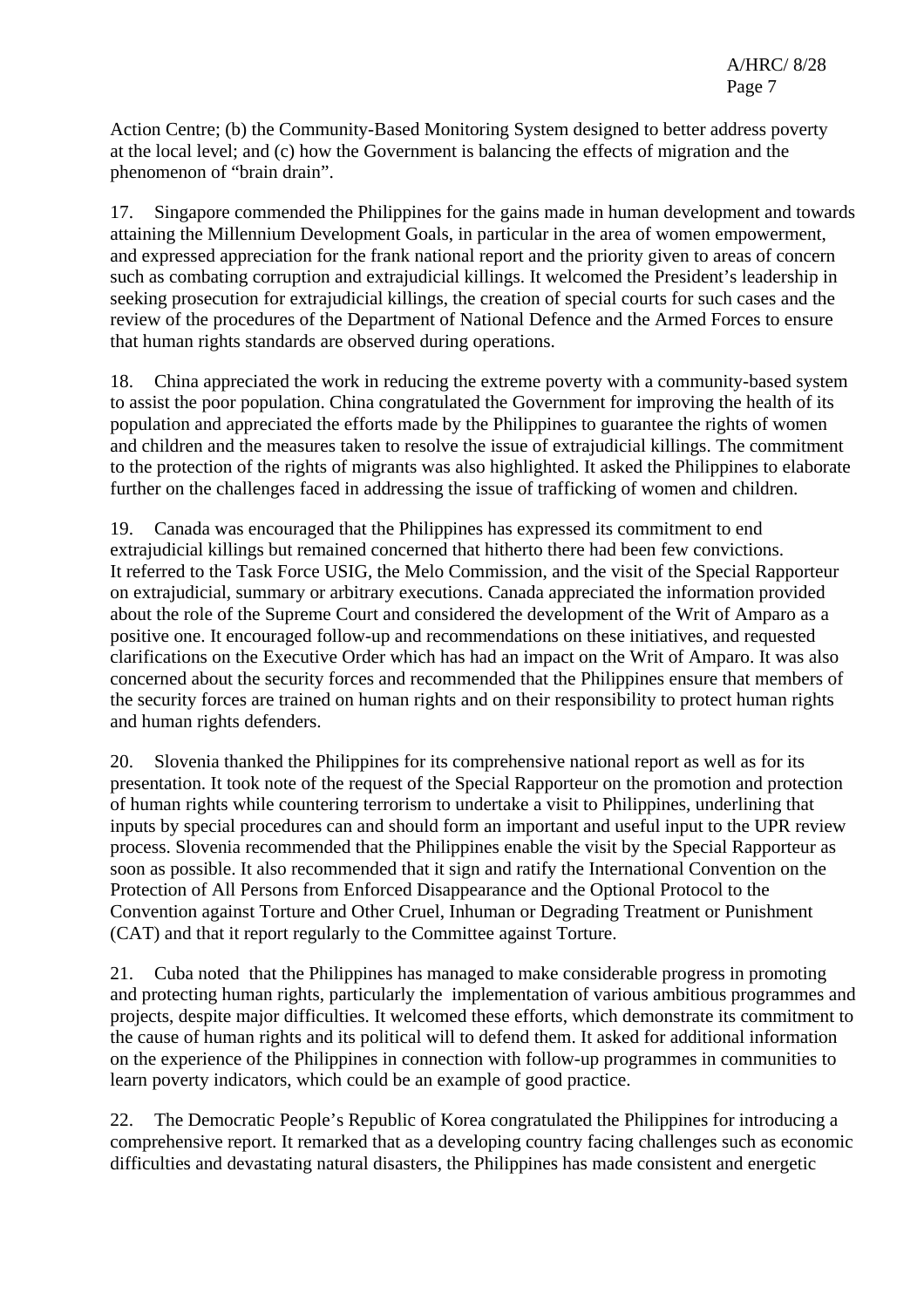endeavours to improve the human rights situation in the country. It noted the successful implementation of several programmes and requested additional information on the Government's strategy on female empowerment and challenges encountered in this regard.

23. Turkey congratulated the Philippines on its systematic, comprehensive and informative country report with thorough analysis of roadmap for international cooperation. It also commended on the extensive programme for promotion and protection in a multi-linguistic, multiethnic, and geographically dispersed country. Turkey noted with interest that community-based (Village Justice System) or traditional dispute resolution systems are recognized as legal dispute settlement mechanisms. It asked for further details on the effectiveness of this system and how the uniformity of the justice system is ensured in the country. In the national report the Philippines mentioned the need for the establishment of a comprehensive legal framework to integrate the Convention on the Elimination of All Forms of Discrimination against Women (CEDAW) in the national legal system for the promotion of gender equality and women's rights. Turkey asked the delegation to elaborate on their expectations from the international community, if any, in assisting efforts to address the challenges faced in providing the full enjoyment of women's rights.

24. The Holy See expressed its appreciation to the Philippines for taking the lead in inter-religious dialogue. It enquired how the human rights of Filipino migrant workers (up to 10 per cent of the population) and of their families are protected. It further noted that the Philippines has abolished the death penalty and aims at a consistent protection of the right to life. In this regard, the Holy See recommended the complete elimination of torture and extrajudicial killings, and the protection of children in the womb, notwithstanding undue pressure from certain groups.

25. Italy congratulated the Philippines for its very comprehensive report and the high degree of commitment and transparency with which it has undertaken the UPR exercise. It asked for further details on national efforts to integrate CEDAW into domestic legislation through a "Magna Carta of Women" bill, and recommended the establishment of an organic legal framework to eliminate gender-based discrimination and to promote gender equality. It also recommended that the Philippines address legislative gaps in the field of children's rights in order to fully comply with the 2005 recommendations of the Committee on the Rights of the Child. It requested further details on steps taken to integrate human rights education into the school system.

26. France congratulated the Philippines for its precise report and appreciated its commitment to human rights. It also noted the cases of forced disappearances and extrajudicial killings, which mostly affect journalists and human rights defenders, and it observed that they are numerous, and that the number of resolved cases remains low. It asked what follow-up the Government has provided to recommendations of the Special Rapporteur on extrajudicial, summary or arbitrary executions. It further asked what measures are taken to prevent recruitment and to assist the rehabilitation of children in armed movements and about the results of the programmes since 2001 to assist the integration of these children. Finally, France asked if the Government planned to increase the resources of the Commission on Human Rights, as emphasized by the Committee on the Rights of the Child.

27. Thailand thanked for the well-prepared report and the candour of the presentation. It highlighted economic, social, cultural and political progress made by the Philippines, and believes that it is at the forefront in its commitment to strengthen engagement with the Human Rights Council. Thailand hoped to see this cooperation strengthened and enhanced, including with special procedures. It also commended its active role both regionally - in the impetus towards the establishment of an ASEAN human rights body - and internationally, in particular regarding the ICRMW.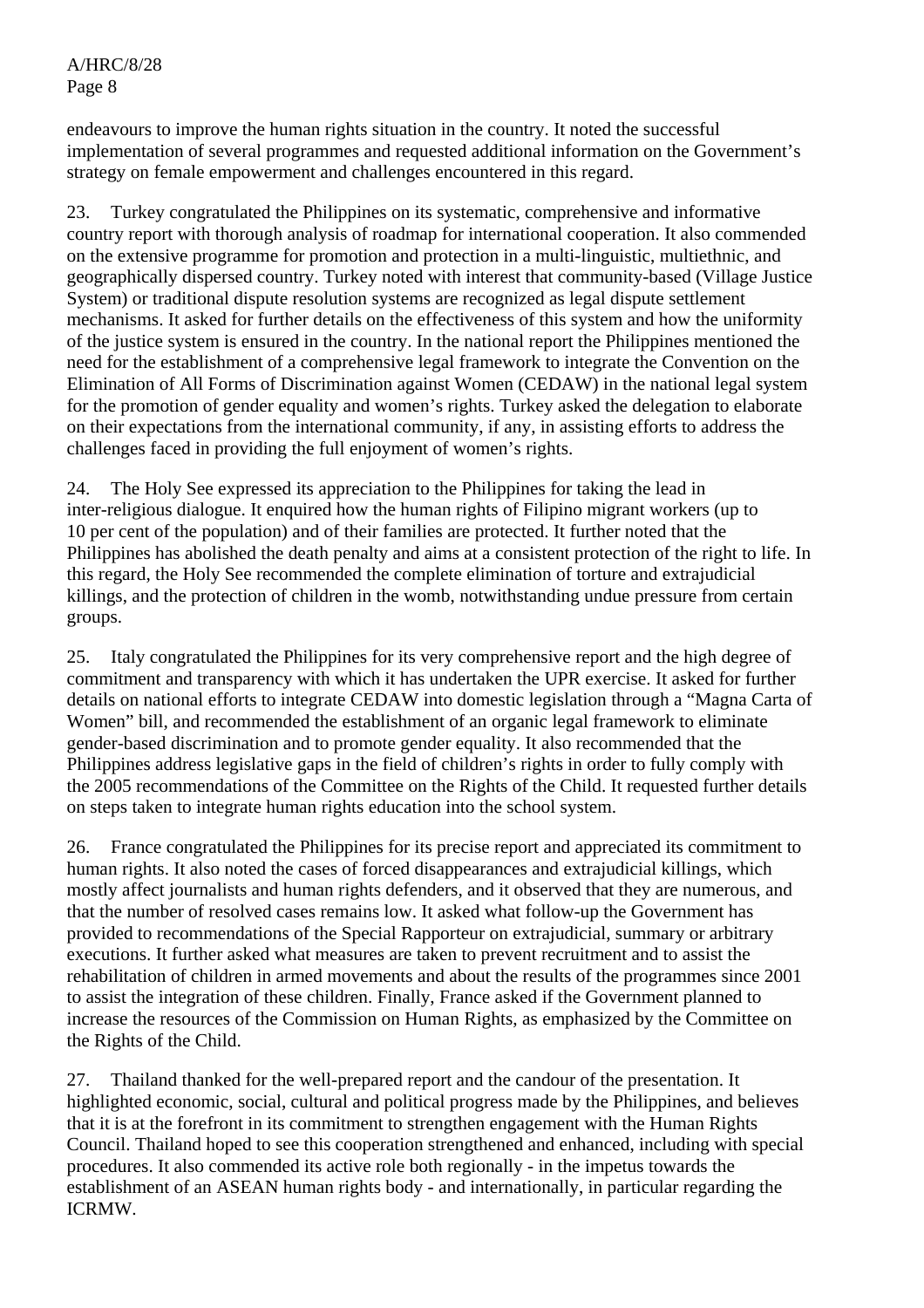28. Norway commended the Philippines for the comprehensive cooperation with the United Nations human rights system, including the ratification of the seven core human rights treaties and its willingness to have accepted the Special Rapporteur on extrajudicial, summary or arbitrary executions visit to the country, and requested more information on concrete steps taken to alleviate the situation of extrajudicial killings of activists, human rights defenders and journalists, including in follow-up to recommendations made by the Special Rapporteur.

29. Japan commended the efforts made by the Government of the Philippines to prepare a comprehensive national report covering wide-ranging issues. It regarded highly the efforts of the Philippines to ensure fundamental rights for vulnerable groups, including women, and was interested to know how the Government will facilitate cooperation among all stakeholders to achieve more targeted and strategically designed actions to address needs of vulnerable groups. It appreciated measures taken to address the issue of extrajudicial killings and welcomed the cooperation with the Special Rapporteur on extrajudicial, summary or arbitrary executions on this issue. It requested more information on how the Government evaluates the effects of the measures taken so far, especially in the view of facilitating investigations, and if additional measures are contemplated to further facilitate the efforts of the Government to improve the situation in this regard.

30. Algeria congratulated the Philippines for the comprehensive report, involving active participation of civil society and for being one of the first developing countries to become party to the seven core human rights treaties. Algeria requested further information on the reasons underlying the high proportion of women involved in emigration flows, and how it is seeking to mitigate the adverse effects of this migration on children.

31. The Syrian Arab Republic thanked and congratulated the delegation for its valuable expose about the situation of human rights in the country and drew attention to the ambitious plans of the Philippines to address poverty, malnutrition, women emancipation, unemployment, human settlements and the recruitment of children in armed conflict. Syria asked for additional information on current national plans to address the fast population growth and the high immigration rate.

32. Tunisia thanked and congratulated the Philippines for the exhaustive presentation and the participative approach to its report. Tunisia referred to the important achievements of the Philippines in the implementation of CEDAW, in particular the narrowing of inequalities between women and men, and requested further details on the main difficulties and challenges in addressing this issue, specifically in the labour market.

33. Latvia welcomed the abolition of the death penalty in the Philippines in 2006 and noted with appreciation the ratification in November 2007 of the Second Optional Protocol to the International Covenant on Civil and Political Rights (ICCPR), aiming at the abolition of the death penalty. It also mentioned the cooperation with special procedures and asked whether the Philippines would consider extending a standing invitation to them in the nearest future.

34. Guatemala congratulated the Philippines for the openness and honesty of its national report as well as the importance granted to the issue of migrants' rights. Guatemala highlighted the bilateral agreements concluded with various receiving countries to provide social security benefits, and requested more information on how these bilateral agreements are reached and how they function in practice.

35. Sudan was encouraged by the strategic plan, the medium-term development plan and the anti-poverty strategy put in place for the achievement of the Millennium Development Goals, which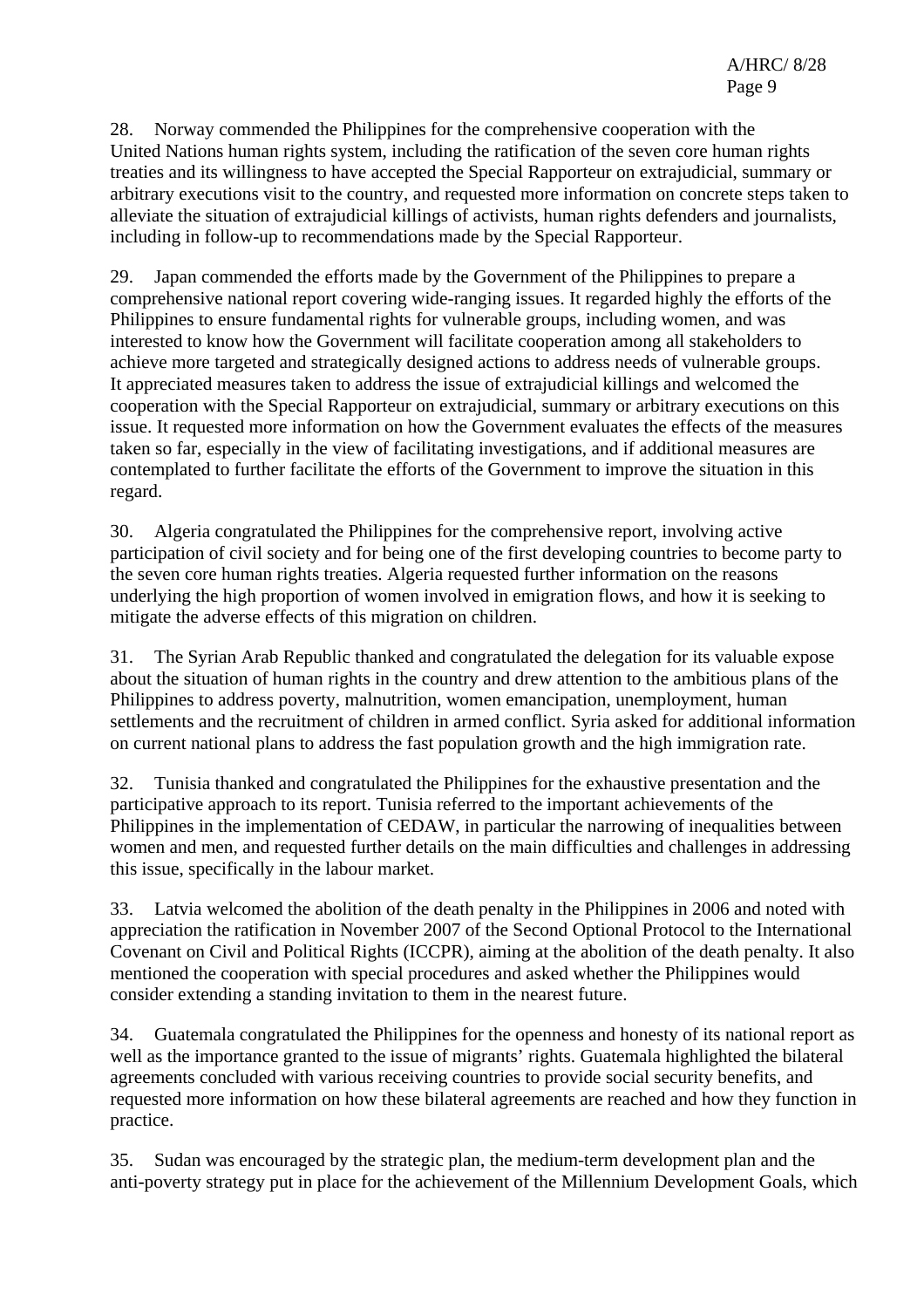shows the Philippines' very positive engagement with the United Nations and the international community at large. It recommended that the Philippines share with other countries, especially developing countries, its experience in the area of justiciability of economic and social rights.

36. Egypt expressed appreciation for the comprehensive report and thorough presentation. It requested further information on the system of overseas protection of the rights of migrants and their families, and on measures taken to educate migrants on their rights in order to assist them whenever they need support in the application of their rights and provide them with legal representation in disputes. It was interested to hear about the successful experience of the Philippines to cooperate with civil society on these issues and its assessment of the impact of non-accession of ICRMW by receiving States on the effective enjoyment by migrants of their human rights. Egypt also requested to be informed of the steps taken by the Government to ensure the rights of minorities and to create a more inclusive society.

37. The Republic of Korea thanked the Philippines for its detailed national report and informative presentation. It also commended the Government for its efforts to protect human rights in an ethnically, culturally and linguistically diverse country. Korea asked for additional information on (a) the promotion and protection of indigenous peoples in newly industrialized regions and remote regions; (b) policy measures to prevent cross-border trafficking of women children for sexual exploitation and forced labour; (c) on the Government's plans to accede the Optional Protocol to the Convention against Torture and the International Convention on the Protection of All Persons from Enforced Disappearance.

38. The Russian Federation welcomed the efforts made by the Philippines in promoting and protecting human rights, and in particular the ratification of the main international human rights treaties and the development of the second plan of action and programme on human rights, the abolition of death penalty, and the activities of national human rights mechanisms. It was interested to hear about the activities of human rights mechanisms in the Philippines, in particular the human rights office within the armed forces. It also requested information on measures taken to protect the rights of indigenous peoples in the Philippines and the cooperation with NGOs representing indigenous peoples.

39. Answering to some of the questions, the Philippines informed that there are several bills related to the rights of the child in accordance with the observation of the Committee on the Rights of the Child. Responding to Japan, the delegation stated that the Government is providing opportunities to local authorities and civil society to participate in the implementation of various programmes and in monitoring facilities for vulnerable groups. Furthermore there are laws which protect those vulnerable groups. Regarding follow-up to the recommendations of the Special Rapporteur on extrajudicial, summary or arbitrary executions, the President has issued Administrative Order 211, creating the Task Force against political violence. As a matter of transparency, the Task Force can be accessed through its website, and it issues monthly reports; it has also transmitted three reports to the Special Rapporteur. In addition, extrajudicial killings are specifically addressed by the twin rules of court of the Writ of Amparo and the Writ of Habeas Data, which are also preventive measures. On gender issues, the Supreme Court has created a committee on gender responsiveness in the judiciary system, which is currently implementing and mainstreaming the gender plan within the judiciary. This plan includes the conduct of training programmes, the development of gender statistics and a gender responsive database, and the promotion of the use of non-sexist language. To further protect women, the Philippines is one of the ten pilot countries cooperating with the United Nations Joint Programme on Violence Against Women. The Philippines Programme is being designed with multi-stakeholder consultations.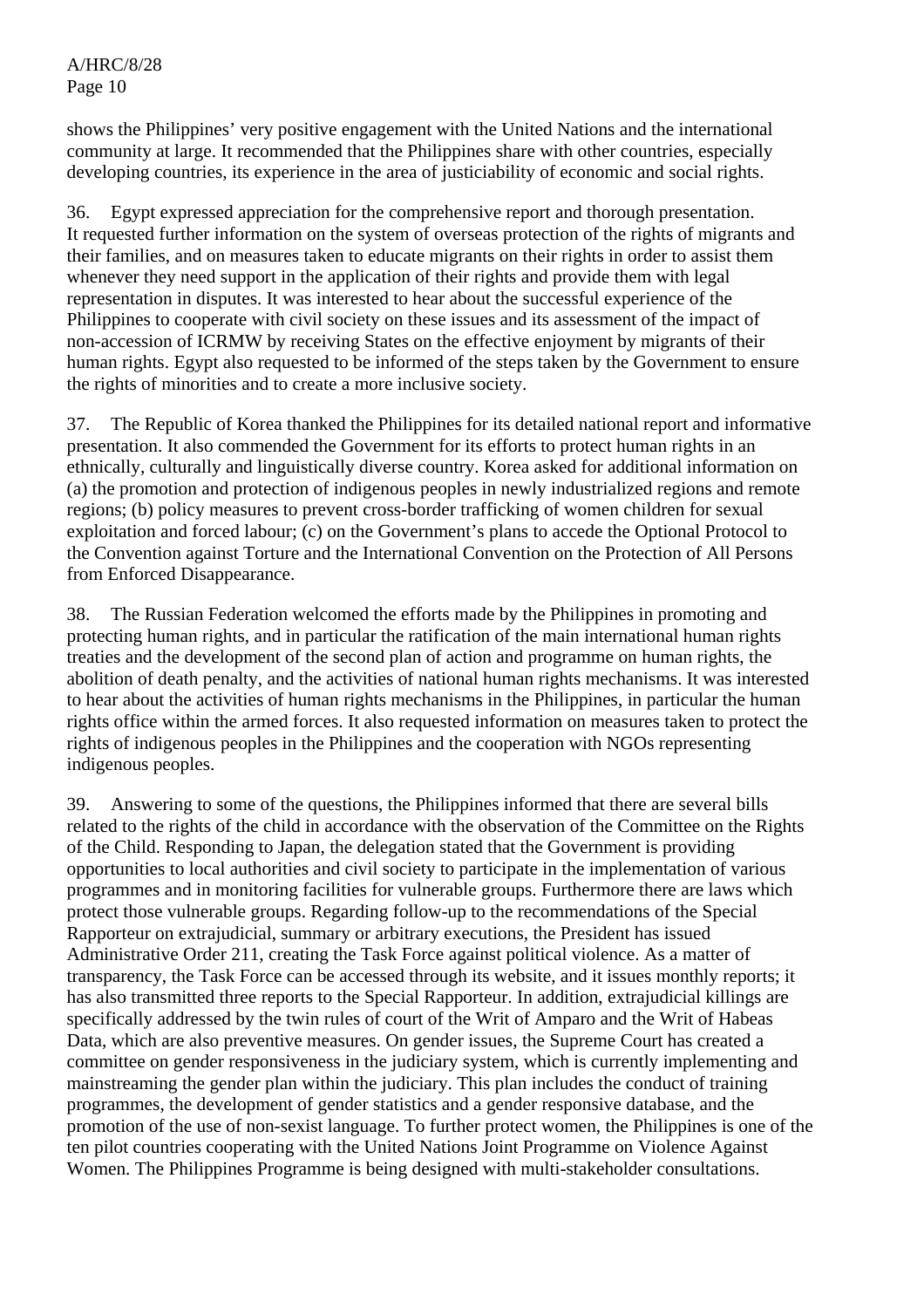The "Magna Carta of women" is a bill that defines discrimination and that will translate CEDAW principles into the national legal system. It hopefully will be passed by the Philippines Congress before the current session ends in 2010. The task of monitoring this law, when passed, will be challenging and the Philippines will appreciate the support of the international community in this regard. The Philippines continued to make progress in women's participation in public life including advancing towards the 30 per cent target of women in elective positions. Concerning the protection of migrant women, the Philippines have a set of services including social welfare services, and preventive measures are also undertaken through, for example, pre-departure seminars. The Philippines has passed a strong law against human trafficking, especially of women and children, that covers prevention, protection and reintegration of victims. Regarding poverty indicators, the Philippines have adopted a community-based monitoring system as an organized process of data collection, which encourages participation at grass-roots level in the collection of data. On the issue of indigenous peoples, the Indigenous Peoples Rights Act (IPRA) adopted in 1997 has created the National Commission on Indigenous Peoples, which administrates programmes for indigenous peoples and indigenous cultural communities. Traditional legal system is culture sensitive, accessible, preserves the dynamics of indigenous knowledge systems and practices, promotes self-governance, expedites resolution of cases, encourages community participation, based on tradition and precedent, and respect for the elders, and provides premium on restitution not retribution. The Philippines committed to responding further in writing to the questions raised in due course.

40. Australia commended the Philippines on establishing the Melo Commission and inviting the Special Rapporteur on extrajudicial, summary or arbitrary executions to visit the country, and asked for more information on the implementation of their recommendations. It also asked about the role of the national human rights institution in the promotion and protection of human rights.

41. Switzerland welcomed the recent abolition of the death penalty and the ratification of the Second Optional Protocol to ICCPR, as well as measures taken to address extrajudicial killings in the country. Switzerland recommended that the Philippines intensify its efforts to carry out investigations and prosecutions on extrajudicial killings and punish those responsible. The witness protection programme should be strengthened. It also recommended that the Philippines address the root causes of this issue in the context of the appropriate reform of the judiciary and the security forces.

42. The United Kingdom, while noting that the Philippines has incorporated the majority of international human rights instruments into domestic law, mentioned that reporting obligations to treaty bodies are often delayed and implementation of treaty obligations remains a problem. It asked for additional information on how compliance with the treaty body recommendations is being ensured through the strengthening of institutional mechanisms. It also asked what measures are being taken to ensure that anti-corruption measures are implemented and that senior figures as well as low ranking officials are brought to justice. The United Kingdom welcomes the Philippines' cooperation with the visits of the Special Rapporteur on extrajudicial, summary or arbitrary executions and of an EU Needs Assessment Mission, and asked the Government when it expected to see concrete results following these visits and the recommendations of the Melo Commission. On illegal child recruitment by insurgent groups taking place in the Philippines, the United Kingdom asked the Government to consider whether the international community can assist in addressing this issue. The United Kingdom recommended that the Philippines ratify the Optional Protocol to CAT. It also expressed its wish to see that progress will continue on the ongoing peace negotiations in Mindanao between the Government and the Moro Islamic Liberation Front. Noting the involvement of civil society in the preparatory process of the national report, it recommended that civil society also be fully involved in the follow-up to the session.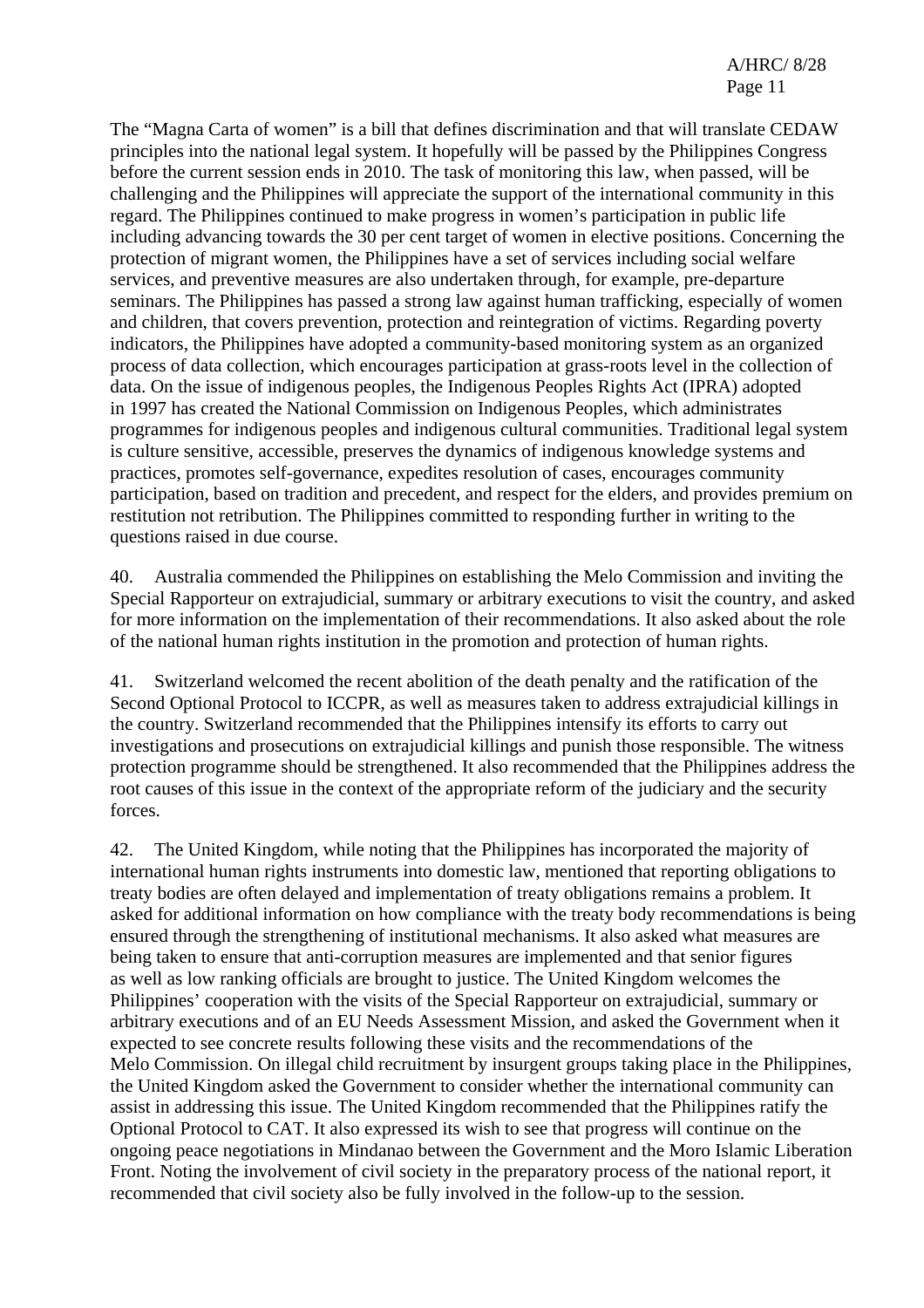43. Belarus noted the amount of work done by the Philippines to ensure economic and social rights for its citizens, and that it has achieved a high level of human development. International recognition has been given to the Philippines in its combat against trafficking, in which it has achieved considerable results. It recommended that the Philippines continue its successful policy in combating trafficking in human beings at the national level and play a leading role at the international level on this matter.

44. Cameroon congratulated the Philippines for the report and the broad consultations which led to its drafting. The progress achieved in the all areas in promoting and protecting human rights was appreciated. It wished to know the difficulties encountered in overcoming the delay noted in the presentation of reports to treaty bodies, and requested information on measures adopted to protect street children from different forms of violence they face, as noted by the Committee on the Rights if the Child.

45. Azerbaijan welcomed the efforts made by the Government to eradicate poverty, in particular the anti-poverty strategy and the progress achieved in ensuring the rights of vulnerable groups, including women, children and disabled persons. Azerbaijan asked how the Philippines planned to strengthen the CHRP, and requested it to elaborate on the national plans and strategies in combating trafficking in persons, especially women and children and on how it envisaged addressing the insufficient staff and low salaries in Government services.

46. The Netherlands welcomed that legislative measures have been introduced criminalizing torture. As a follow-up, it recommended that further concrete steps be taken to criminalize torture and to sign and ratify the Optional Protocol to CAT. It also recommended that a follow-up report be provided on efforts and measures to address extrajudicial killings and enforced disappearances, taking into account the report of the Special Rapporteur on extrajudicial, summary or arbitrary executions.

47. The United States of America thanked the Philippines for its interest in implementing best practices gleaned from the various reviews. It asked for information on actions being taken to address extrajudicial killings and ensure the prosecution and conviction of perpetrators, and on how it ensures human rights compliance among members of the police and the security forces.

48. Palestine noted that the Philippines was one of the first countries to ratify major human rights instruments, and its continued efforts to implement these instruments. The Philippines faces many challenges given the diversity of the population, but despite challenges, is committed to combating poverty by the establishment of several programmes. Palestine encouraged the Philippines to continue signing agreements with receiving countries to protect the rights of migrant workers.

49. Bangladesh requested information on how the Philippines managed migration and how the economic benefits are distributed to the families of the migrants; on the social cost of migration, particularly migration of women; and on the initiatives undertaken by the Government to ensure that the human rights of migrant workers are protected in receiving country. It also requested information on the Philippines' general experience with regard to cooperation with receiving countries, and whether the Government considers the non-adherence of many receiving countries to the ICRMW as a hindrance in guaranteeing the enjoyment of human rights of migrants.

50. Nigeria took note of the inclusive and transparent manner in which the report was prepared, involving a wide range of stakeholders. It commended the Philippines on its comprehensive policies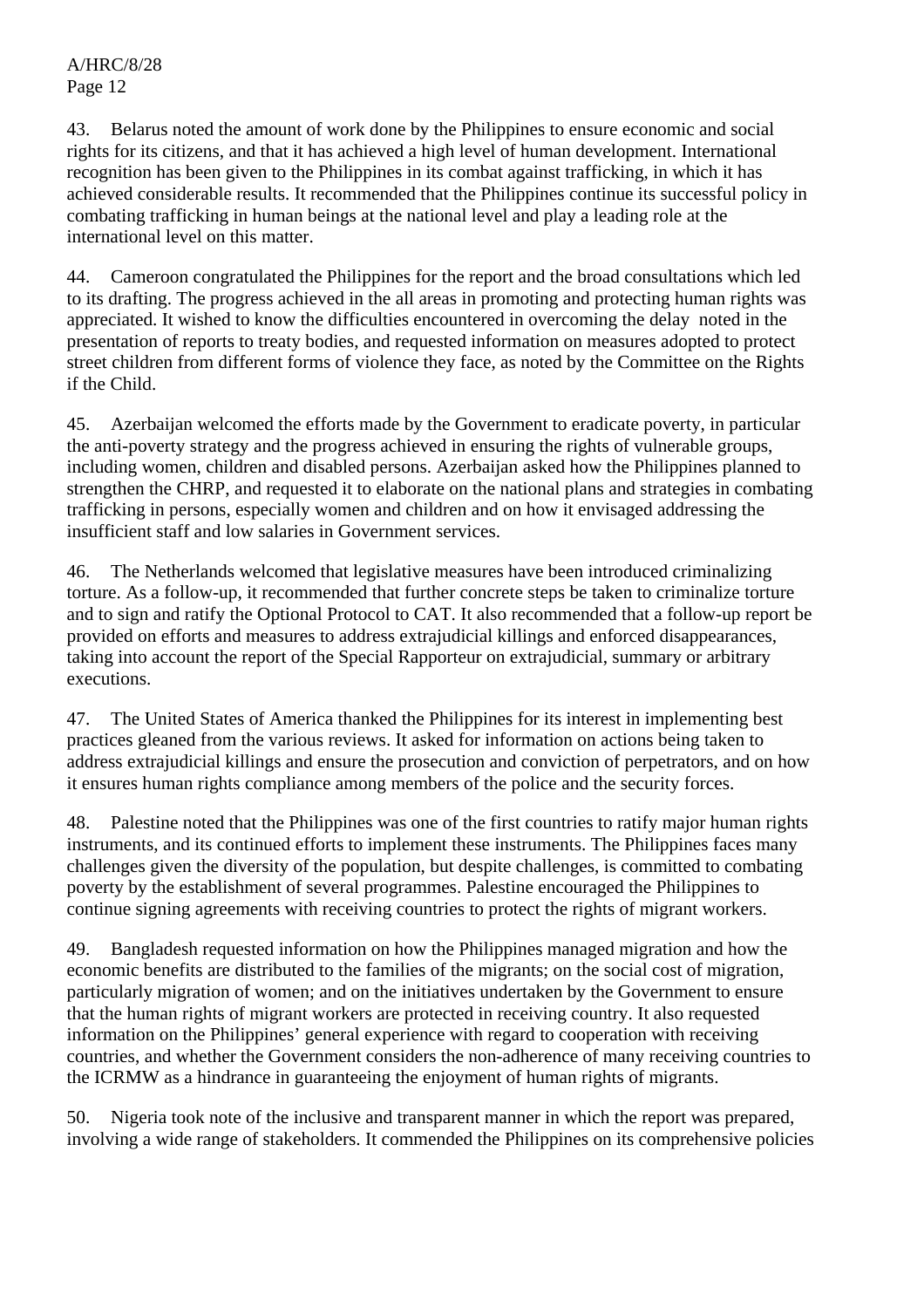and strategies aimed at reducing extreme poverty with the objective of meeting the Millennium Development Goals and targets. Nigeria recommended that the Philippines step up efforts to continue to meet the basic needs of the poor and other vulnerable groups.

51. The Islamic Republic of Iran commended the Philippines' positive approach to the UPR and the constructive and participatory engagement in preparing the national report. It asked the delegation to elaborate on best practices to combat human trafficking and on ways to protect women and children from trafficking.

52. Brazil expressed its appreciation for the report and the progress that the country has made in various areas and requested further clarification on measures and institutional changes adopted to address the issue of extrajudicial killings and enforced disappearances. It recommended that the Philippines consider extending a standing invitation to special procedures.

53. Mexico acknowledged the progress made by the Philippines relating to (a) the abolition of the death penalty and ratification of the Second Optional Protocol to ICCPR; (b) the hosting of national seminars on the establishment of national human rights institutions; (c) promoting rights of migrants; (d) legislative progress on women's rights, (e) the willingness of the Government to use the UPR report as a basis for a study on which to elaborate the second National Human Rights Action Plan. Mexico made the following recommendations: (a) the National Plan should take into account the recommendations formulated by treaty bodies and special procedures; (b) national legislation and customs and traditional practices should be harmonized with the Convention on the Rights of the Child and CEDAW; (c) the ratification of the Optional Protocol to CAT and the International Convention on the Protection of All Persons from Enforced Disappearance should be considered.

54. Indonesia congratulated the Philippines for its comprehensive report. It indicated that as members of ASEAN, Indonesia and the Philippines have embarked, together with other States, on a process aimed at establishing a regional human right mechanism. Indonesia welcomed the broad consultation in setting up the second national plan and the report for UPR, and the great attention invested to the issue of migrant workers, which can serve as a model for other countries.

55. Sri Lanka indicated that despite the violence and human rights atrocities committed by the insurgent groups, the Philippines is fully committed to safeguarding the democratic values and tried several peace pacts. Against this background, Sri Lanka fully understands the challenges and constraints the Philippines faces in the promotion and protection of human rights. The Philippines is a model in handling migrant issues; it is among the largest migrant sending countries and a model in handling issues related to migration. Sri Lanka requested what specific steps have been taken to address the brain drain and social problems ensuing from migration. Sri Lanka joined Philippines in its call, made in its national report, for a road map on international cooperation on migration issues, and for receiving countries to ratify the ICRMW, and noted that the establishment of assistance and service institutions locally would be a major achievement.

56. In reply to questions put forward by various delegations, the Philippines elaborated on how it balances the negative and positive effects of migration. Brain drain is counter-balanced by enhancing means and skills, and matching these skills with requirements and also by an integration programme. The issue of exploitation is addressed by a programme of worker empowerment through education and the regulation of recruitment agencies. The question of separation of families is addressed by the programme of reintegration and reorientation. On the issue of social security benefits, the Philippines signed bilateral agreements with several countries to ensure that migrants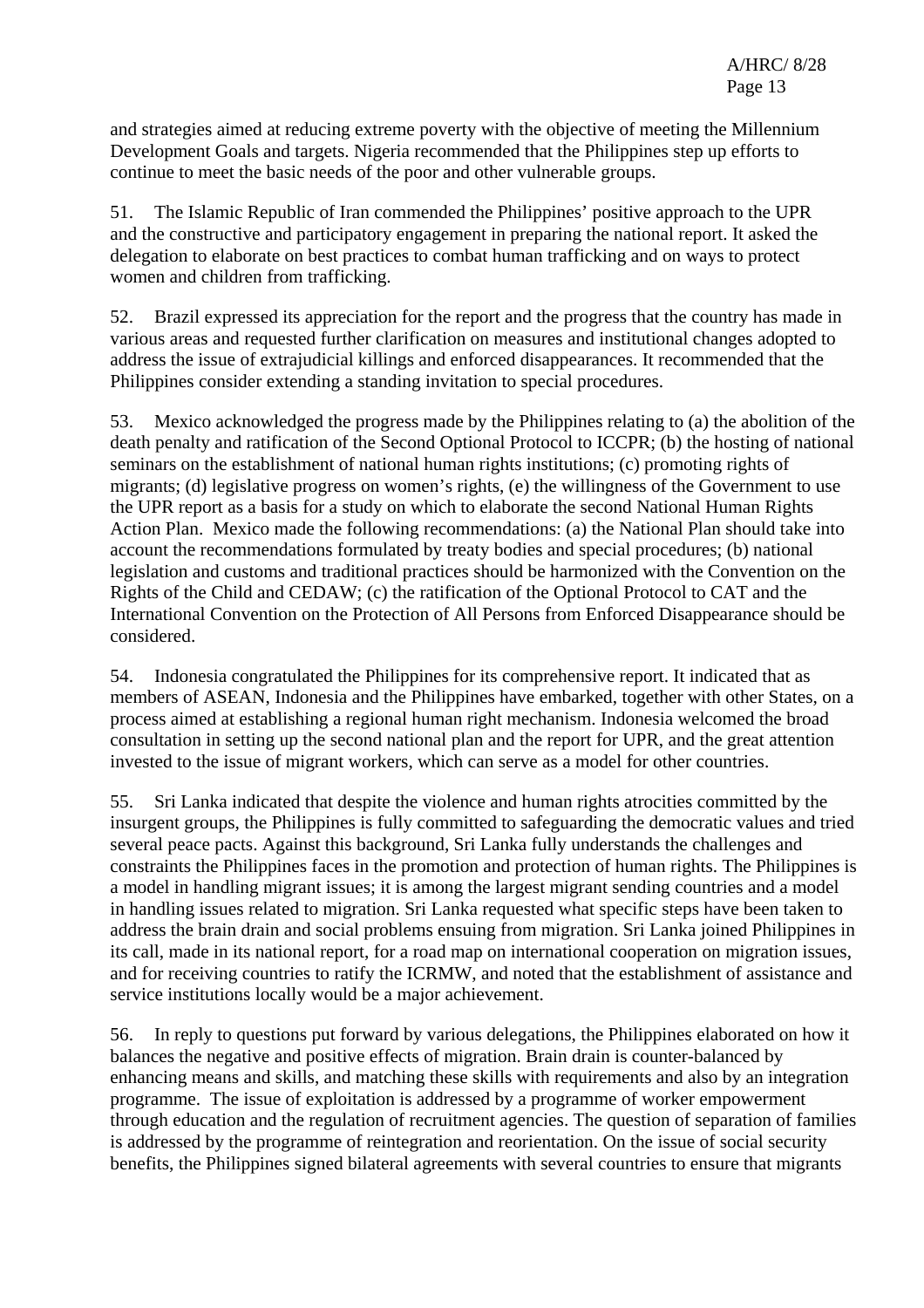benefit from social security in receiving countries. The Philippines has been cited by the International Labour Organization and the International Organization on Migration for having the best migration management system in the world. Regarding country visits by special procedures and reporting obligations, in the past, the country was dealing with the enhancement of human rights mechanisms at the national level and one of the measures was to strengthen the PHRC. Last year the preparation of the UPR process has also take much time. The Government shall be now in the position to better consider organizing visits. Regarding reporting obligations, the leading agency mechanism within the PHRC is keen to further improve the compliance of the Philippines with treaty body obligations. In January 2007, the Philippines submitted three reports, on the Convention on the Rights of the Child, ICRMW, and on CAT. On human right education, the Philippines created a national human right education plan as part of the observance of its obligations related to the Human Rights Education Decade. On torture, the Philippines informed that the PHRC has recommended, just before leaving Manila for the UPR session, the ratification of the Optional Protocol to the Convention against Torture. The strategy to fight against corruption includes the creation of an Office of the Ombudsman, the adoption of continuous trial, and the establishment of cases management and information system.

57. Finally, the Head of Delegation expressed hope that the Philippines had given a good and honest picture of the human rights situation in the country. The Philippines stated that it is today an open and vibrant democracy in which human rights are recognized, but most importantly, cherished, upheld and protected. Nonetheless, the delegate indicated that the Philippines is keenly aware of the challenges that it faces as a developing country and given its particular circumstances. He expressed the hope that as a result of the interactive dialogue more ways to collaborate to overcome these challenges and improve conditions on the ground may be found. The Philippines, in response to the recommendations made in a spirit of cooperation, immediately announced the following voluntary commitments: (a) to continue to develop a gender-responsive approach to issues on women and children, including in the judicial system, and on violence against women and children; (b) to continue to develop domestic legislation for further protection of the rights of the child; (c) to maintain the momentum on addressing killings of activists and media professionals; (d) to continue and find additional measures to answer the basic needs of the poor and other vulnerable sectors. The Philippines took the opportunity of this first session of the UPR to renew its commitment as a human rights defender to protect the rights of all its citizens, and to observe the Universal Declaration of Human Rights which is marking its sixtieth anniversary. It hoped that the international community and the Human Rights Council will continue to assist through cooperation efforts and mechanisms.

## **II. CONCLUSIONS AND/OR RECOMMENDATIONS**

## **58. In the course of the discussion, the following recommendations were made to the Philippines:**

- **1. To continue to develop a gender-responsive approach to issues of violence against women and continue to build supportive environment for women and children within the judicial system; this environment should take into account the special needs for rehabilitation and post-conflict care of women and children in vulnerable situations and conflict areas (New Zealand);**
- **2. To ensure that members of the security forces are trained on human rights and on their responsibility to protect human rights and human rights defenders (Canada);**
- **3. To enable the visit by the Special Rapporteur on the promotion and protection of human rights while countering terrorism as soon as possible (Slovenia);**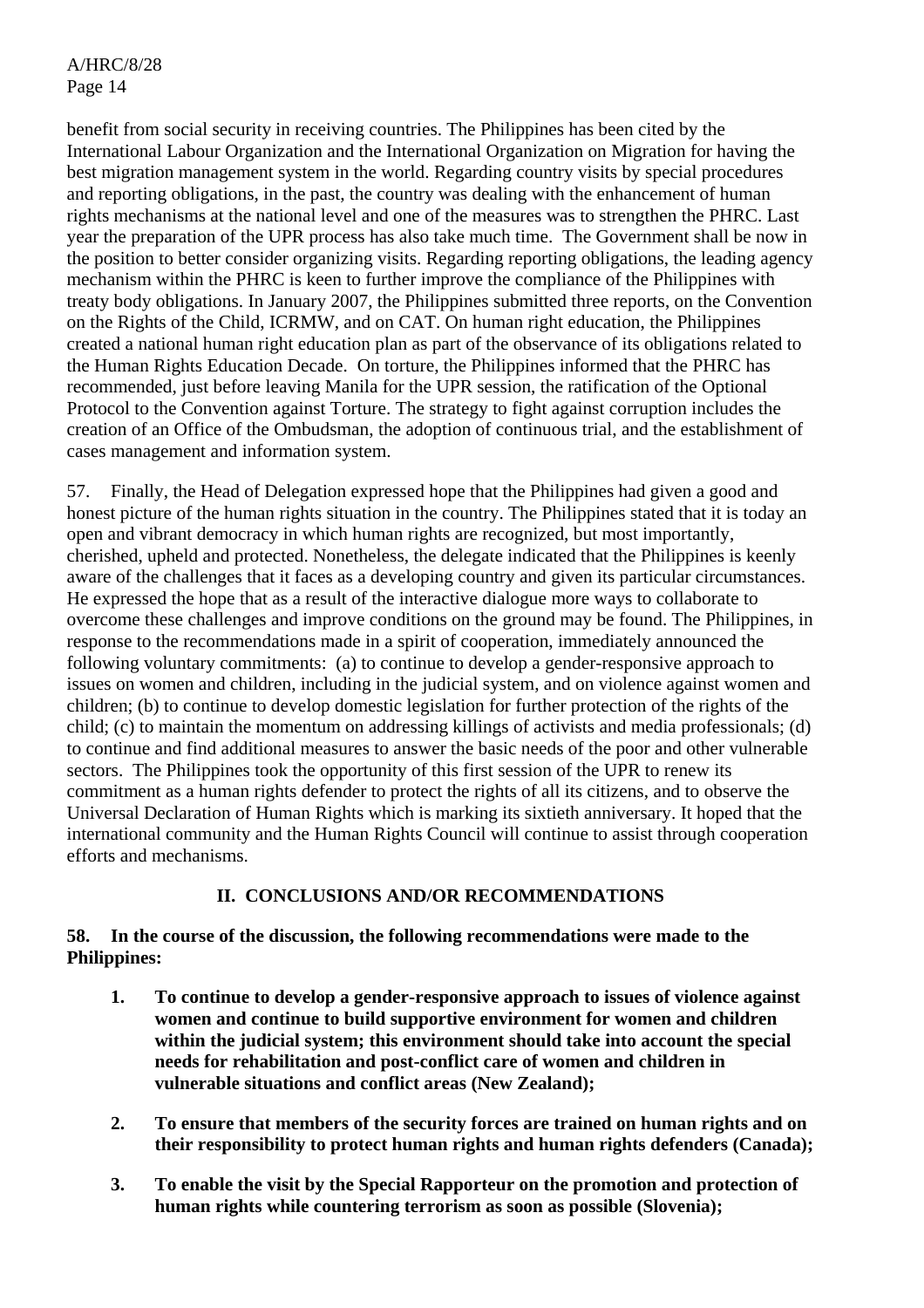- **4. To sign and ratify the Optional Protocol to the Convention against Torture (Slovenia, Mexico, United Kingdom and the Netherlands) and the International Convention on the Protection of All Persons from Enforced Disappearance (Slovenia, Mexico);**
- **5. To report regularly to the Committee against Torture (Slovenia);**
- **6. To completely eliminate torture and extrajudicial killings (Holy See), to intensify its efforts to carry out investigations and prosecutions on extrajudicial killings and punish those responsible (Switzerland) as well as to provide a follow-up report on efforts and measures to address extrajudicial killings and enforced disappearances, taking into account the recommendations of the Special Rapporteur on extrajudicial, summary or arbitrary executions (The Netherlands);**
- **7. To protect children in the womb, notwithstanding undue pressure from certain groups (Holy See);**
- **8. To establish an organic legal framework for eliminating gender-based discrimination and promoting gender equality (Italy);**
- **9. To address legislative gaps in the field of children rights in order to fully comply with the 2005 recommendations of the Committee on the Rights of the Child (Italy);**
- **10. To share with other countries, especially developing countries, its experience in the area of justiciability of economic and social rights (Sudan);**
- **11. To strengthen the witness protection programme and address the root causes of this issue in the context of the reform of the judiciary and the armed forces (Switzerland);**
- **12. While noting the involvement of civil society in the preparatory process of the national report, to fully involve civil society in the follow-up to the review (United Kingdom);**
- **13. To continue its successful policy in combating trafficking in human beings at the national level and to play a leading role at the international level on this matter (Belarus);**
- **14. To step up efforts to continue to meet the basic needs of the poor and other vulnerable groups (Nigeria);**
- **15. To consider extending a standing invitation to special procedures (Brazil);**
- **16. That the second National Human Rights Action Plan should take into account the recommendations formulated by treaty bodies and special procedures (Mexico);**
- **17. That national legislation and customs and traditional practices should be harmonized with the Convention on the Rights of the Child and the Convention on the Elimination of All Forms of Discrimination against Women (Mexico).**

**59. The response of the Philippines to these recommendations will be included in the outcome report to be adopted by the Human Rights Council at its eighth session.**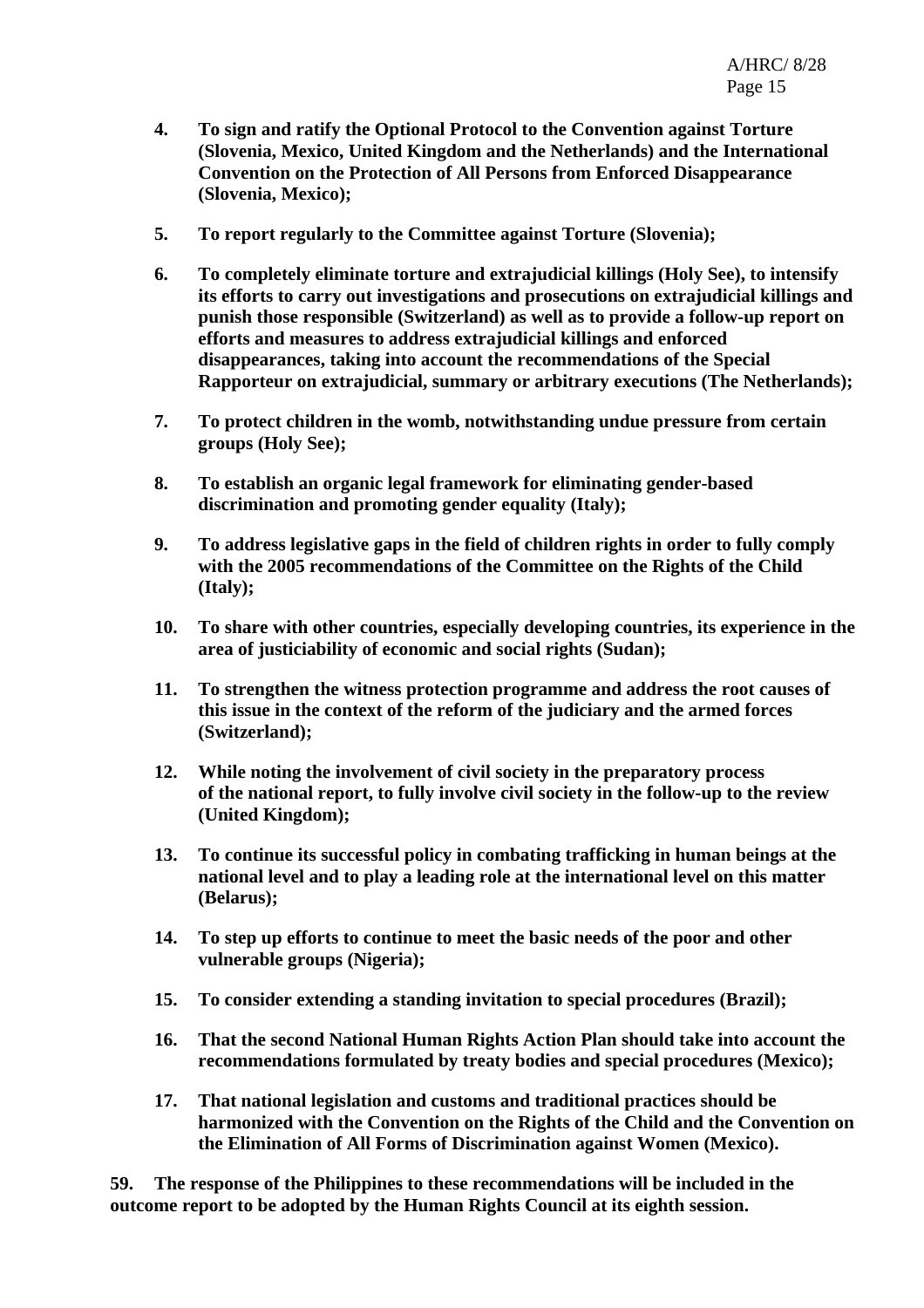**60. During the first session of the Working Group, on 11 April 2008, the Philippines, taking into consideration the recommendations listed above, announced the following voluntary commitments:** 

- **(a) To continue to develop a gender-responsive approach to issues on women and children, including in the judicial system and on violence against women and children**
- **(b) To continue to develop domestic legislation for further protection of the rights of the child**
- **(c) To maintain the momentum on addressing killings of activists and media professionals**
- **(d) To continue and find additional measures to answer the basic needs of the poor and other vulnerable sectors**

**61. All conclusions and/or recommendations contained in this report reflect the position of the submitting State (s) and /or the State under review thereon. They should not be construed as endorsed by the Working Group as a whole.**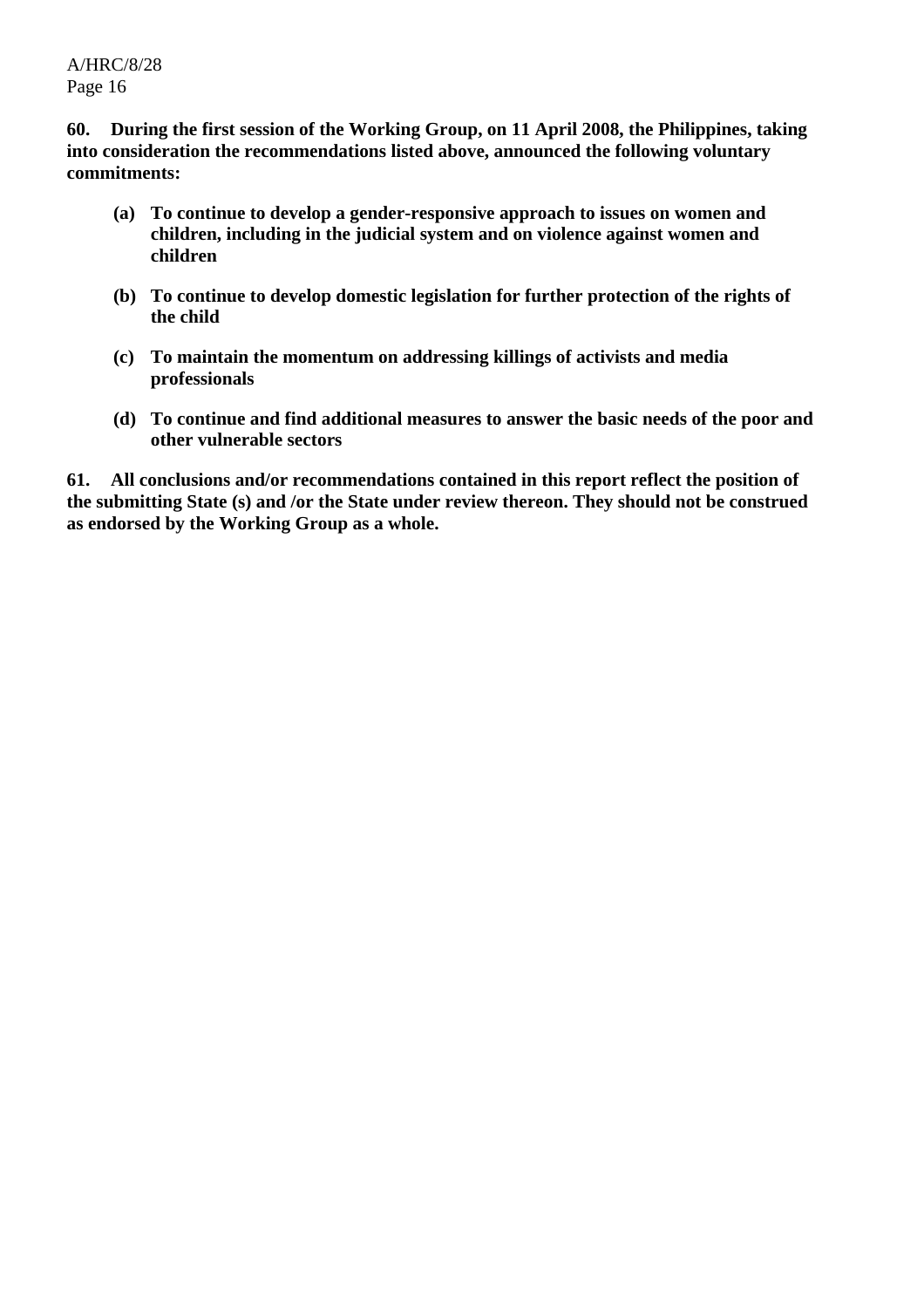#### **Annex**

#### **Composition of the delegation**

 The delegation of the Philippines was headed by H.E. Eduardo R. ERMITA, Executive Secretary (Minister) - Chairman of the Presidential Human Rights Committee of the Philippines and composed of:

Hon. Enrique A. MANALO, Undersecretary (Vice-Minister), Department of Foreign Affairs, Co-Head of the Delegation;

H.E. Erlinda F. BASILIO, Permanent Representative of the Philippines to the United Nations Office at Geneva;;Hon. Edwin R. ENRILE, Deputy Executive Secretary (Vice-Minister), Office of the Executive Secretary;;Hon. Cecilia Rachel V. QUISUMBING, Undersecretary (Vice-Minister), Office of the Executive Secretary;,Hon. Ricardo R. BLANCAFLOR, Undersecretary (Vice-Minister),

Department of Justice;

Hon. Alicia R. BALA, Undersecretary (Vice-Minister), Department of Social Welfare and Development;

Hon. Melchor P. ROSALES, Undersecretary (Vice-Minister), Department of Interior and Local Government;

Mr. Evan P. GARCIA, Assistant Secretary, Department of Foreign Affairs;

Mr. Denis Y. LEPATAN, Deputy Permanent Representative of the Philippines to the United Nations Office at Geneva;

Mr. Roberto Emmanuel T. FELICIANO, Assistant Secretary, Department of National Defense;

Ms. Catherine MAE C. SANTOS, Assistant Secretary, National Anti-Poverty Commission;

Ms. Maria Teresa C. LEPATAN, Minister, Permanent Mission to the United Nations Office at Geneva;

Ms. Josephine M. REYNANTE, Director, Department of Foreign Affairs;

Mr. Ricardo V. GLORIA JR, Director, Department of Labor and Employment;

Mr. Jesus Enrique G. GARCIA II, Third Secretary, Permanent Mission to the United Nations Office at Geneva;

Mr. Fortunato R. ABRENILLA, Director, National Economic and Development Authority;

Ms. Herminia ANGELES, State Counsel, Department of Justice;

Ms. Emmeline VERZOSA, Executive Director, National Commission on the Role of Filipino Women;